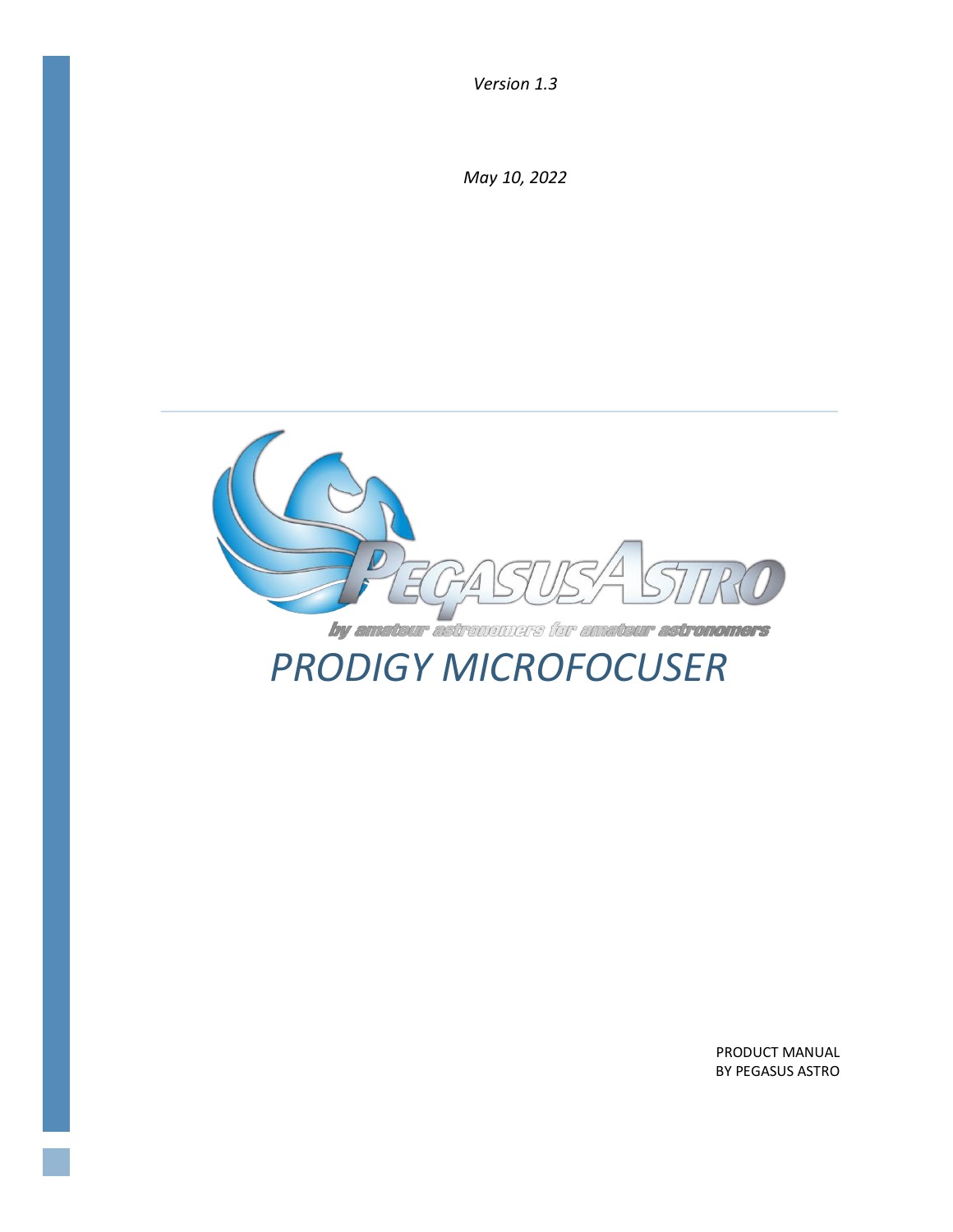#### **Intro**

Thank you for purchasing our products! **Prodigy Microfocuser** is a robust 3-inch robotic focuser which allows you to precisely and remotely control the focus of your telescope setup. Its sturdy mechanical design ensures that Prodigy Microfocuser can lift up to 10Kg of equipment, dead accurate and flexure free. Focuser has a 25mm of draw tube travel and a clear aperture of 76mm / 3-inch.

Focuser's drawtube accepts different types of optional telescope adapters such as Celestron SCT Edge, RC telescopes and refractors.

Prodigy houses 2 x USB2 switchable ports and 2 x 12V switchable power outputs that provide electric "juice" to your equipment close to the focuser (e.g Filter Wheel, Guiding camera etc).

# **CONTROLLER CARE**

- Controller is protected from moisture but it is not waterproof and it should be kept clean and dry.
- Excessive moisture for long periods of time can damage electronics and connectors.
- Do not allow solvents or chemicals to come into contact with the device.
- Store controller indoor in a dry room when not in use for long time.
- Do not touch the internal components as they may get hot when in use.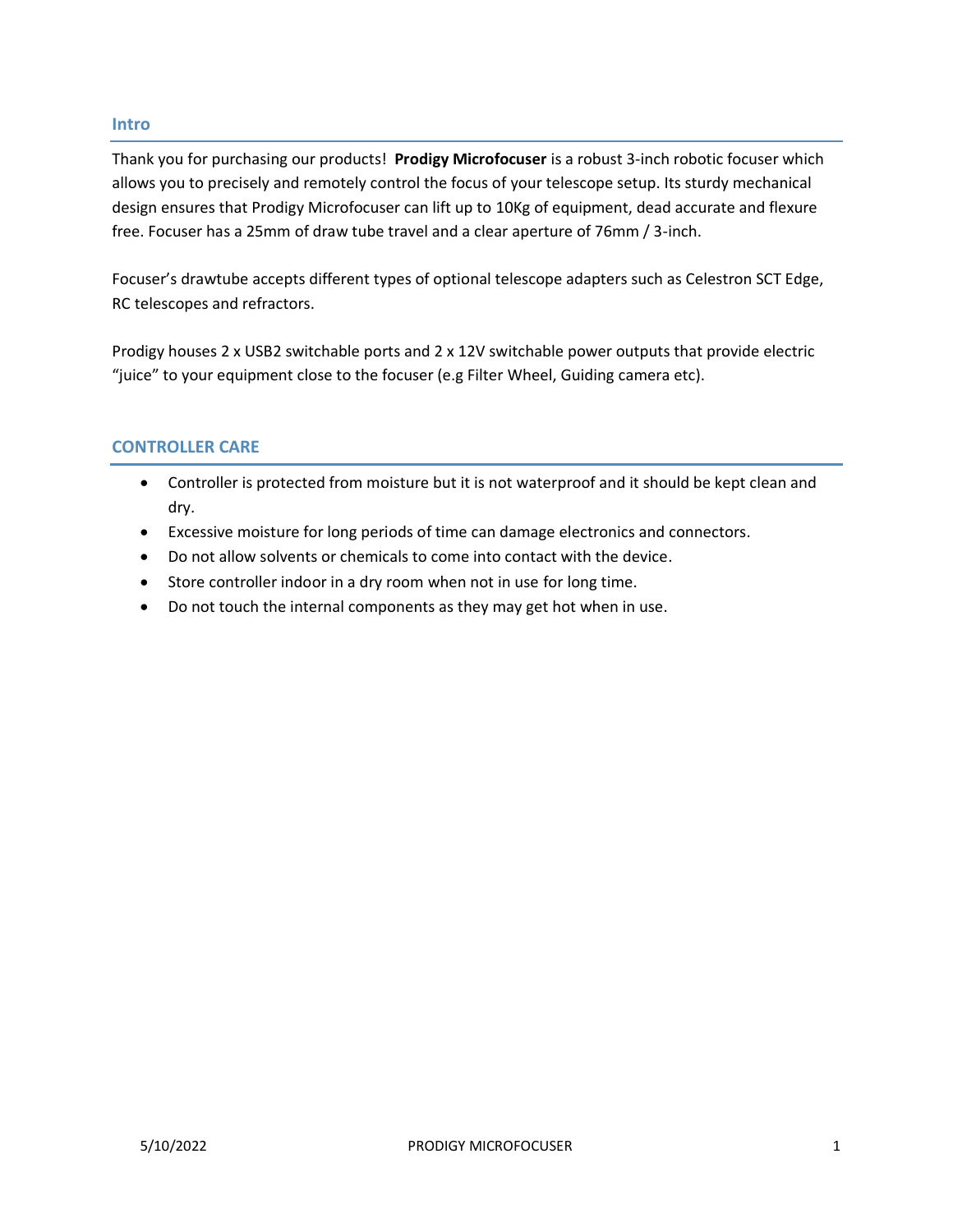# **DESIGN OVERVIEW**

The images below show side views of the Prodigy Microfocuser.

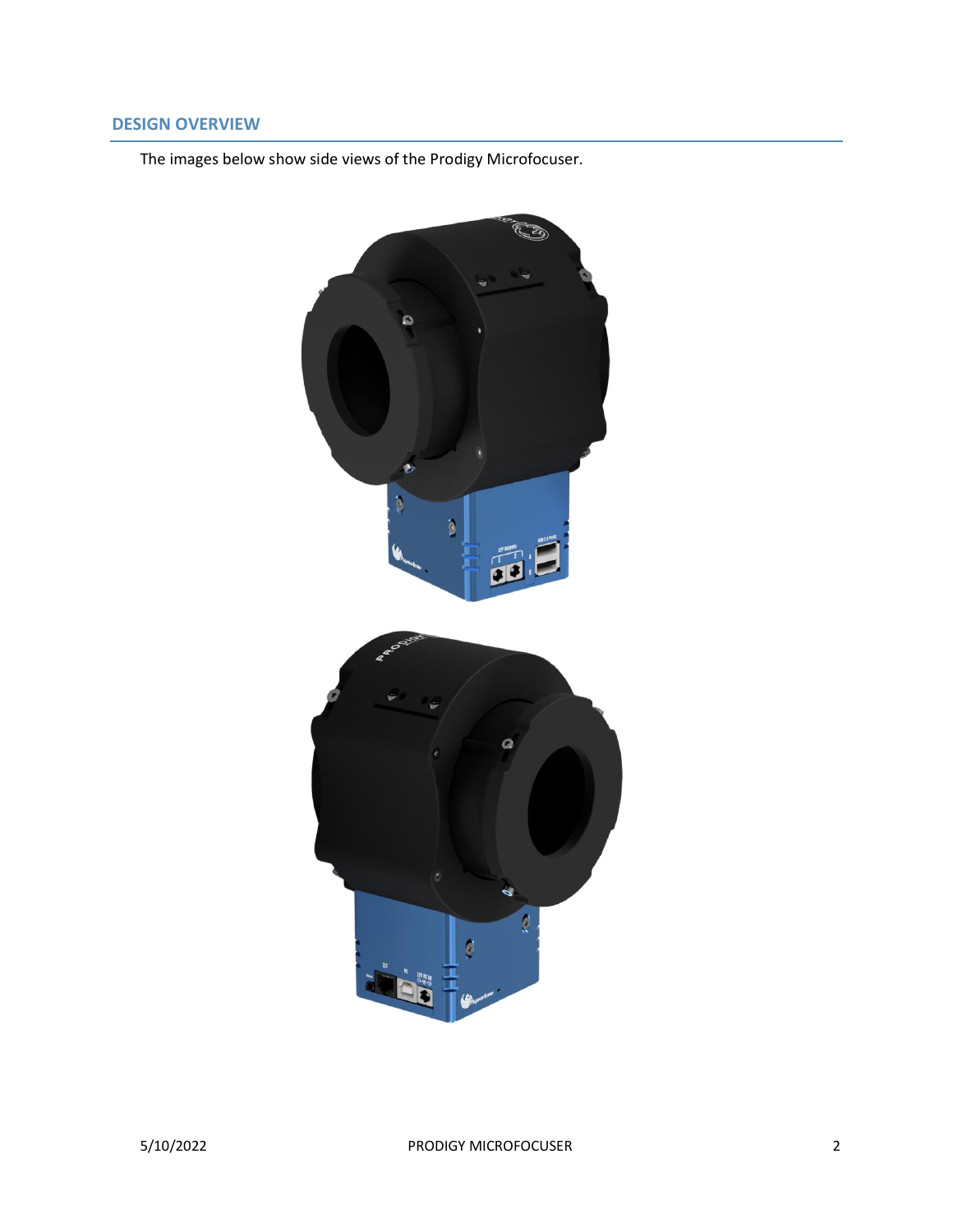| <b>What is</b><br>in the box                         | Prodigy Microfocuser                                             | 2 x USB 2.0 Type-A male ><br>USB 2.0 Type-B male (0.5 m) |
|------------------------------------------------------|------------------------------------------------------------------|----------------------------------------------------------|
|                                                      |                                                                  |                                                          |
|                                                      | Type-B male (1.8m)                                               |                                                          |
| 2 x Power Cables (0.5 meter)<br>M54 Male to M48 Male | $1 \times$ USB 2.0 Type-A male > USB 2.0<br>M54 Male to M54 Male | 1 x Temperature Sensor with stereo jack                  |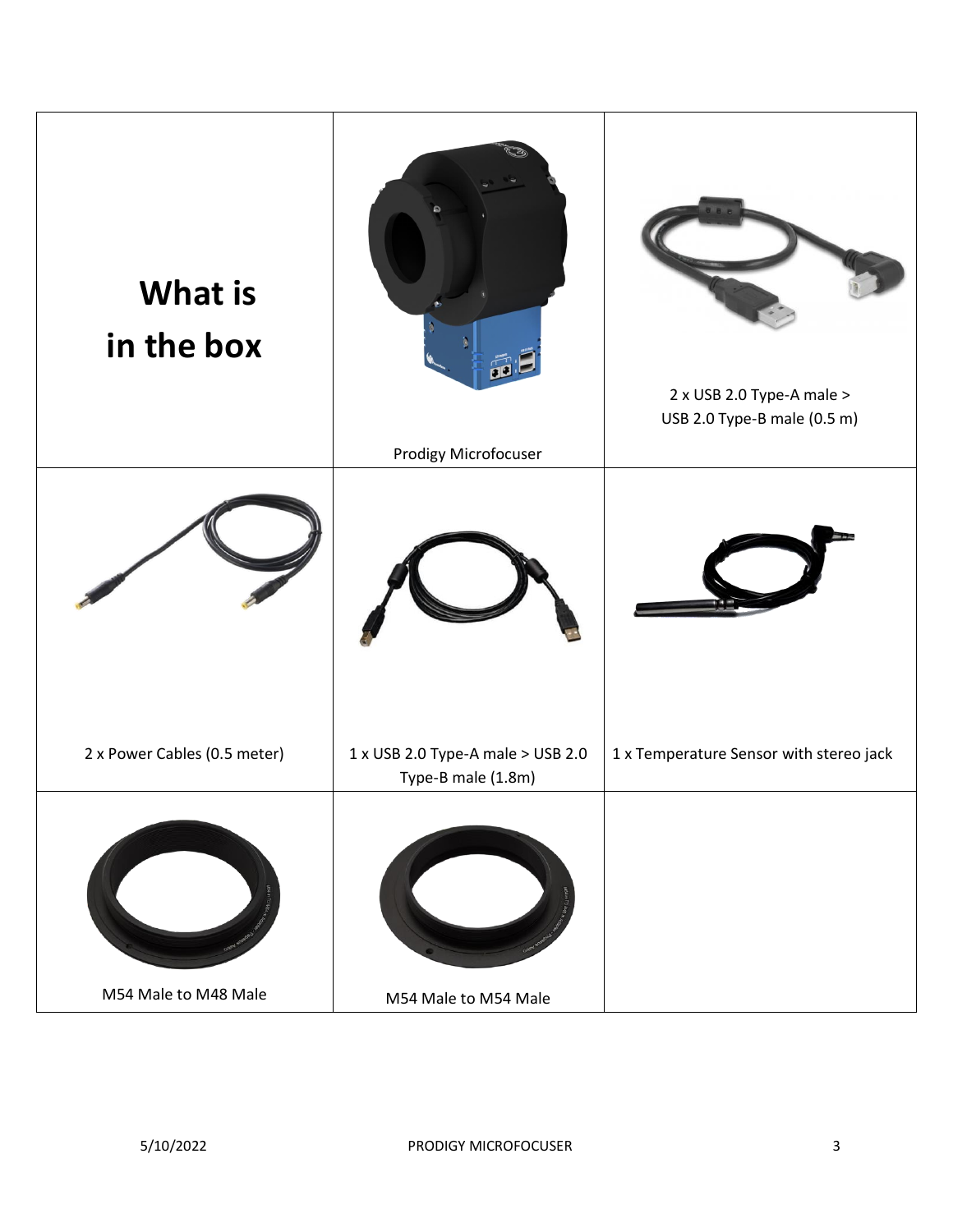#### **OPERATING INSTRUCTIONS**

- Plug the temperature sensor to the "**Sensor**" socket.
- Plug the USB cable to the "**PC"** socket.
- Plug any USB2 device to the dual stacked USB2 Ports. Same applies for the 2 x 12V Outputs.
- Plug the power cable into the "**12V DC IN"** socket.
- Device will boot and after three seconds is going to be fully operational.
- Download USB drivers, standalone software or ASCOM drivers from [pegasusastro.com/support](http://pegasusastro.com/support) in order to connect to the device.

#### **FOCUSER's DRAWTUBE**

Drawtube has a clear aperture of 3 inches or 76mm. It can travel up to 25mm.

Prodigy Microfocuser isn't a Crayford neither a Rack & Pinion type. Its innovative mechanical focus design provides very high load support and accuracy with zero maintenance.

The focuser can easily lift up to 10Kg (22lb) of imaging equipment with zero flexure.

A limit sensor is engaged when the drawtube is fully inside the Prodigy's body. Limit sensor allows the user to recalibrate focuser's position to zero.

#### **ADJUSTABLE ROTATION**

Focuser allows adjustable rotation / precise orientation on both sides. This helps you to easily fit the microfocuser to your telescope and also place your camera with the desired orientation.

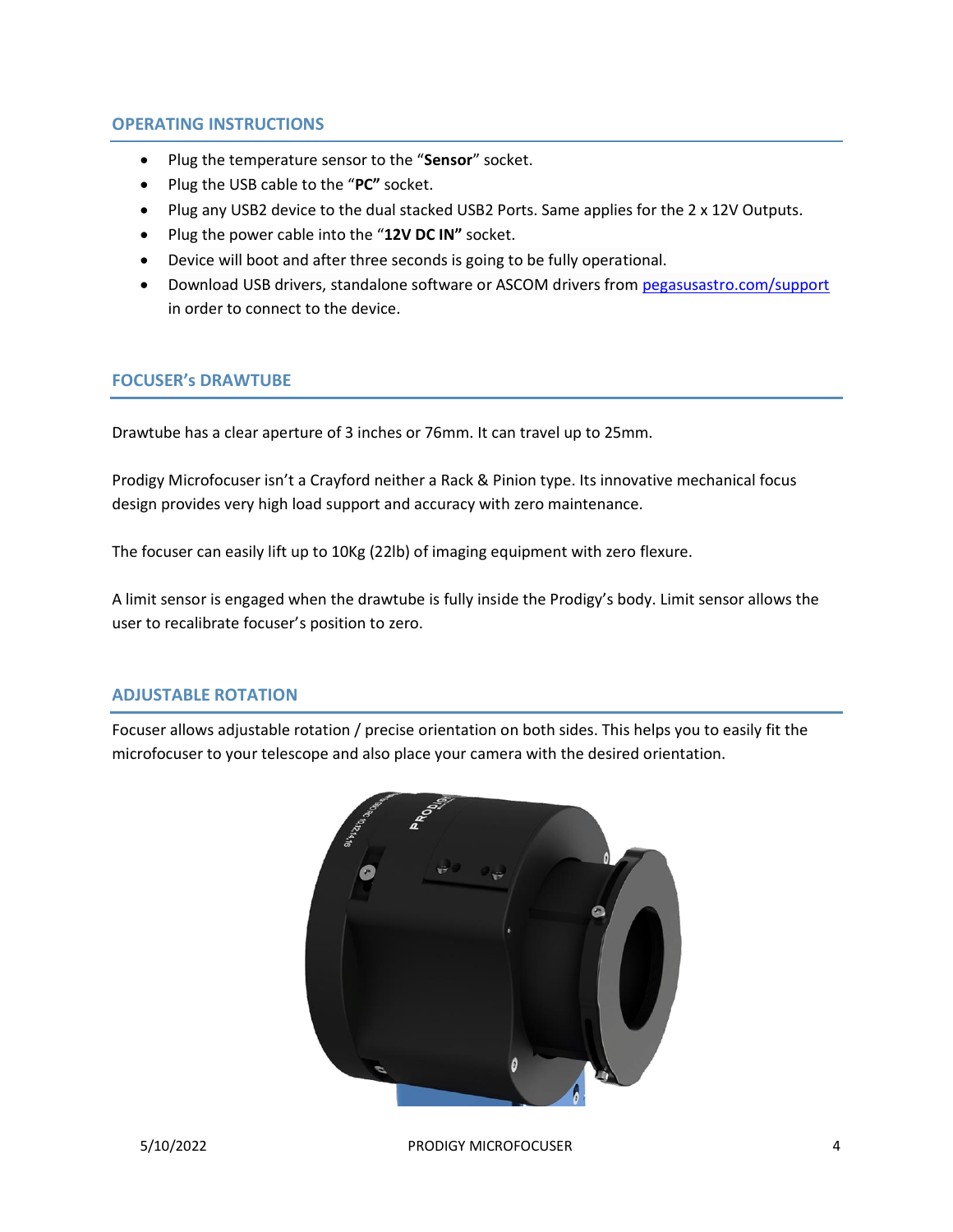### **TELESCOPE ADAPTERS**

Prodigy Microfocuser can accept different types of telescope adapters. The adapter can be securely mounted and aligned on user's preference.



- Celestron SCT Edge C11, C14 (SKU: PEG-PRDG-C11)
- GSO, Astrotech, Omegon, Altair, TS or similar **RC 10'', 12'' , 14'', 16''** (SKU: PEG-PRDG-GSO117)
- GSO, Astrotech, Omegon, Altair, TS or similar **RC 8**'' (SKU: PEG-PRDG-GSO90)
- Takahashi ED-FSQ 85 Coming soon
- Skywatcher ESPRIT 100 Coming soon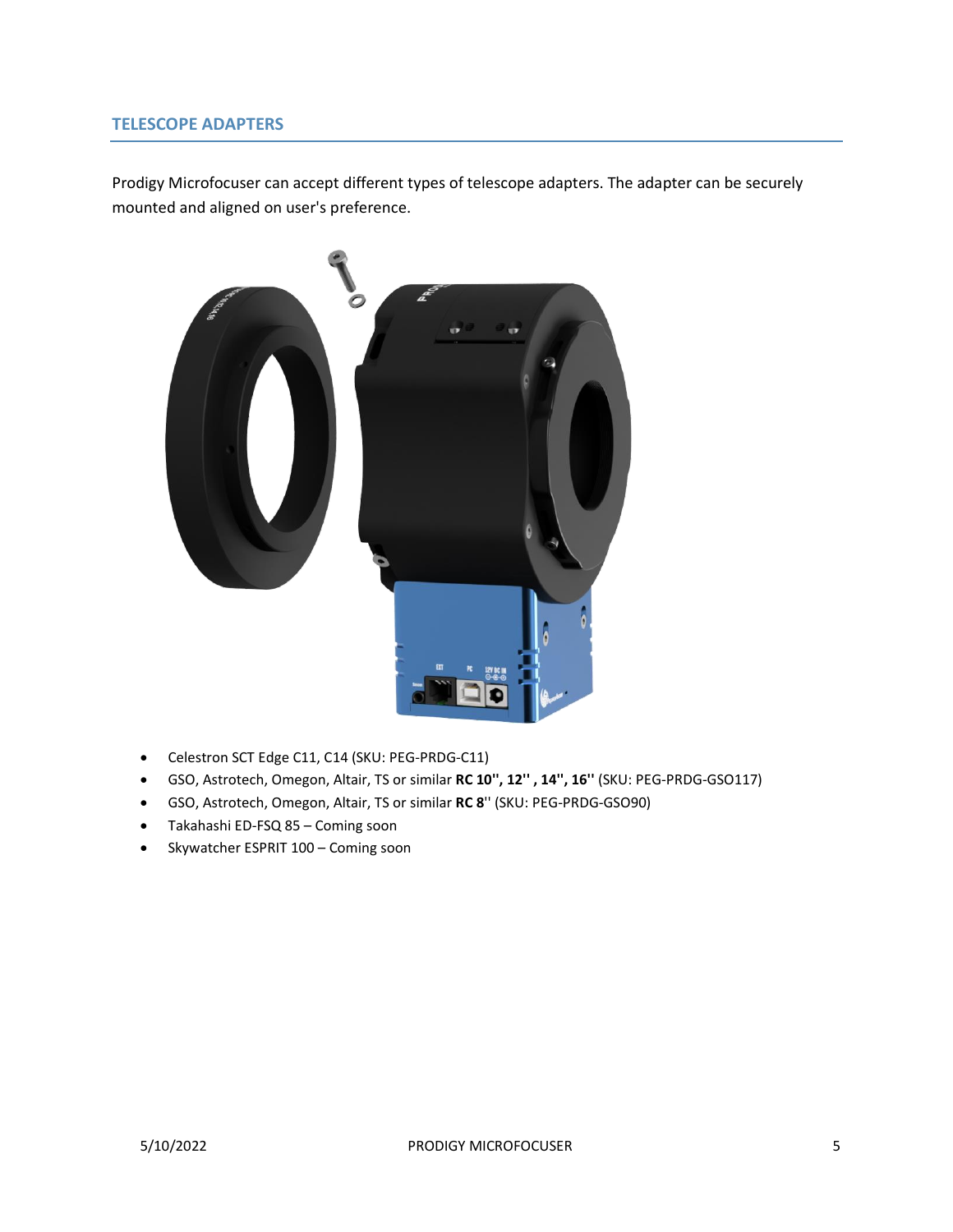# **CAMERA ADAPTER**



Camera adapter (stock) is a M54 adapter. It can be easily replaced with a larger aperture adapter.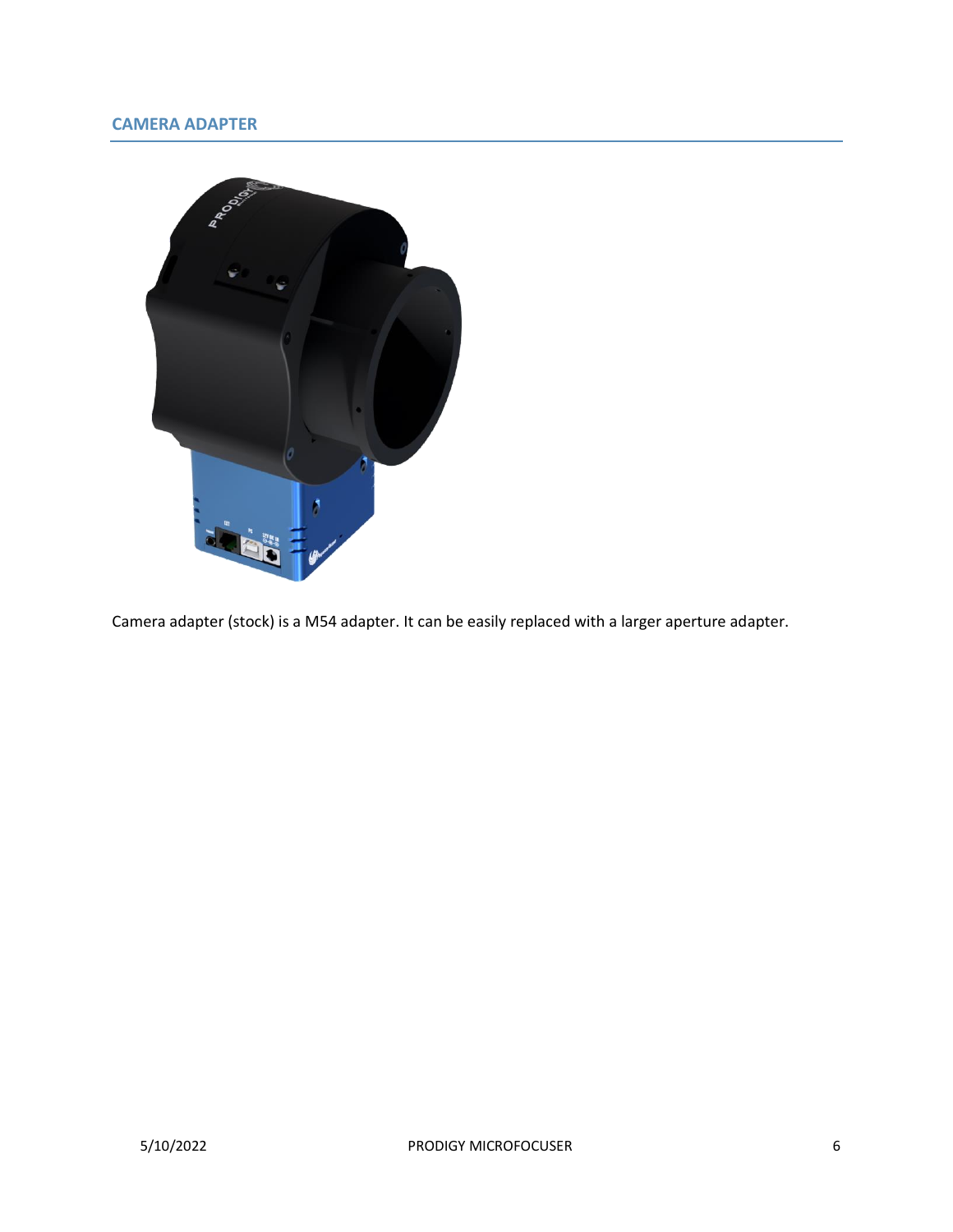#### **POWER INPUT**

Controller accepts a voltage range from DC 11.0V – 15.0V \*

#### **We strongly recommend you use our certified "Pegasus Astro 12V/10A power supply"**

- A 13.8V lead (or calcium/lead) battery is also recommended.
- Please use a power supply that can provide at least 2 Amps of current. If you utilize the USB and Power ports on the side of the focuser you might need up to 8 Amps of current.

**Under no circumstance exceed DC 15.0V input as you might cause a severe damage to the electronic board**

Controller has been designed with reverse polarity protection. If you accidentally reverse the power source polarity, the unit will instantly cut the power. The controller is fitted with a 2.1mm DC power connection (centre positive pin) which powers on the unit.

Insert the 2.1mm plug on the DC power cable. Controller will initialize and get fully operational after 3 seconds. *(The 3 seconds wait time duration is on purpose for a new firmware upload process).*



#### **DATA CONNECTIVITY**

A USB2 Type B port at the side of the unit accepts the USB cable for PC connection. It is strongly advised using a branded and shielded USB cable that does not exceed 5 meters /16ft. Plug one end into a spare USB 2.0 port on the computer or USB Hub, the other end into the USB type B receptacle on the controller labelled USB-PC.

Controller will be identified as "*Prodigy MF* revX" and a "USB Serial Port COMx" will be appeared to the device manager of Windows, under Ports (COM & LPT).



Each device gets a unique serialized COM number (e.g: COM8) so you can simultaneously plug to your PC as many focusers as you need.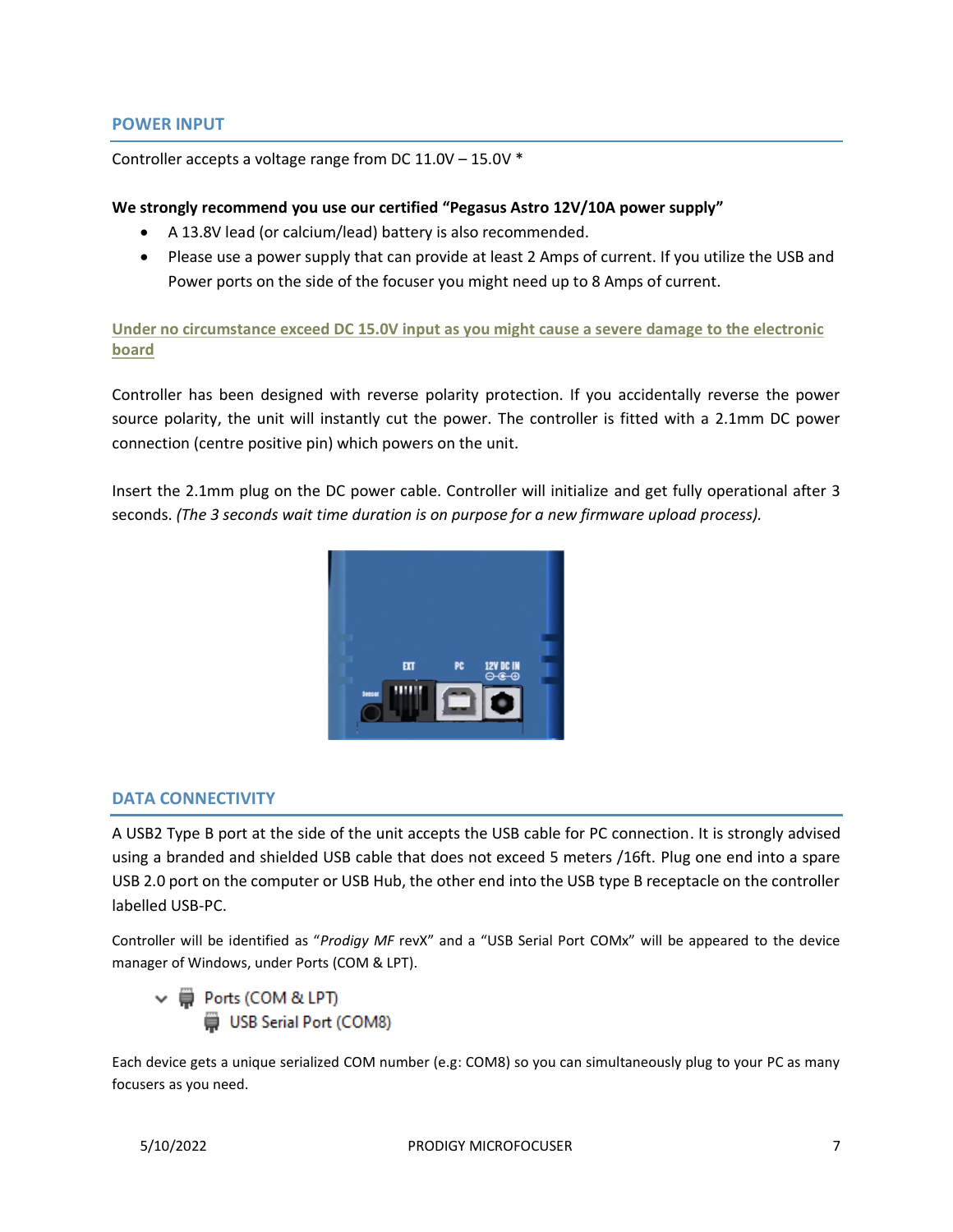## **EXTERNAL PORT (EXT)**

The controller is fitted with a RJ45 Female Jack for auxiliary usage. In this socket you can **ONLY** plug the optional EZY Focus Hand Controller.

#### **IMPORTANT NOTICE:**

**DO NOT CONECT ANY MOTOR OUTPUT OF AN EXTERNAL CONTROLLER SUCH AS ULTIMATE POWERBOX OR DUAL MOTOR FOCUS INTO THE RJ45 PORT. THIS WILL CAUSE SEVERE DAMAGE TO THE DEVICE.**

#### **TEMPERATURE SENSOR**

The external probe is temperature measurement device which is attached to the controller. It comes with length of 0.6m cable with a mini stereo jack. Probe measures temperatures from -55°C to +125°C.

Accuracy of the probe is ±0.5°C from -10°C to +85°C. The controller instantly detects during startup the presence of the probe and requests temperature readings every 30 seconds.

When using multiple controllers and probes, the reported temperature may differ slightly between units due to small differences between individual sensor readouts. This does not affect the operation of the units, as they respond to measured temperature change, not to the actual temperature.

**Please notice that you have to connect the sensor before you power on the controller. You can also connect it later but you will need to wait for 15-30 seconds for sensor auto-detection and calibration**

# **12V POWER OUTPUTS**

On the right side of the Prodigy Microfocuser there are two (2) 12V DC unregulated outputs. These power outputs are driven by a dual channel smart mosfet, capable to deliver up to 8 Amps of current (in total). This mosfet incorporates a broad range of smart features like diagnose and protection. The 12V Channel can be switched ON/OFF via software. Each 12V power output has the following specification:

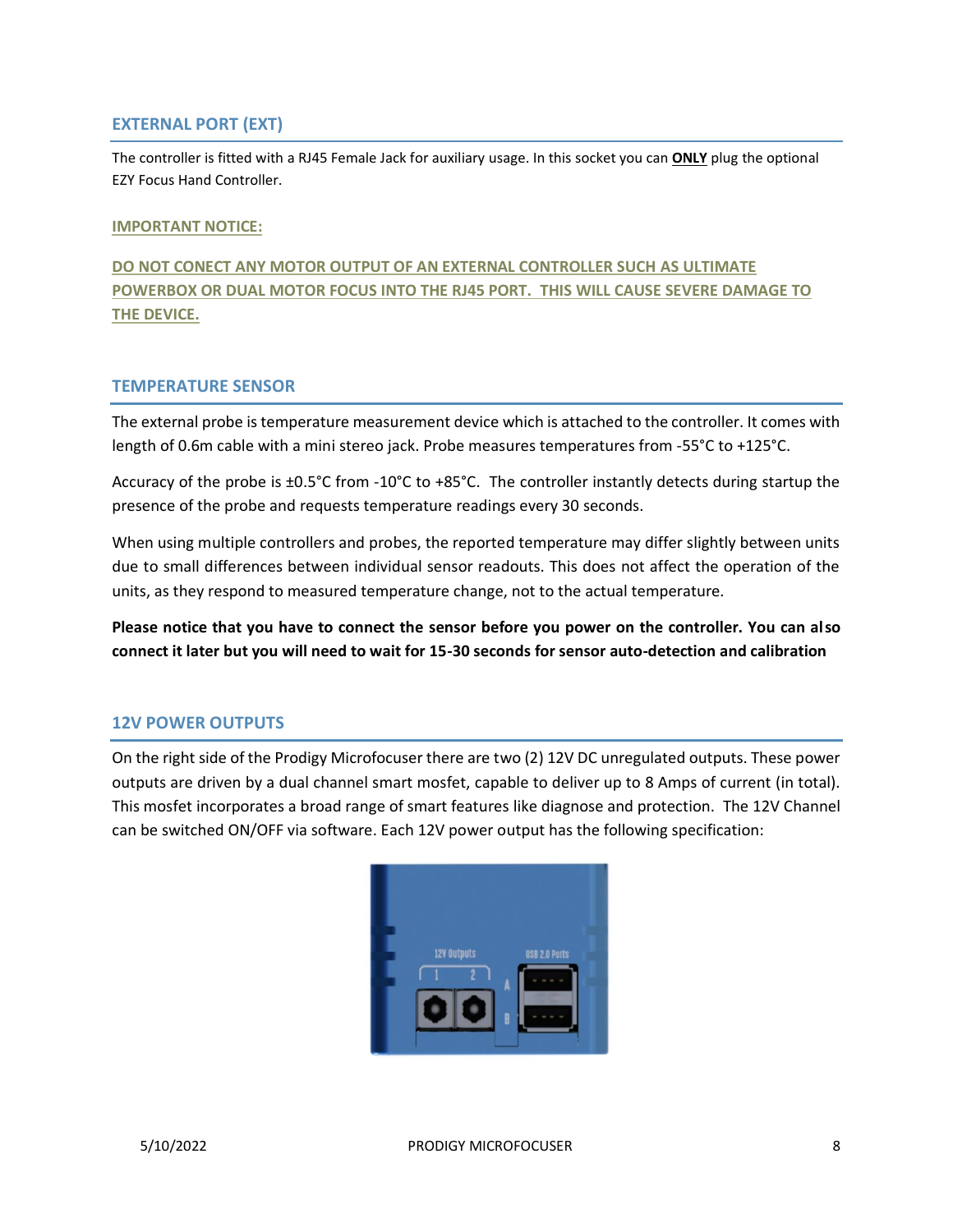| Voltage type             | Current           | <b>Output Port</b>                    |
|--------------------------|-------------------|---------------------------------------|
| 12V-13.8V DC unregulated | 4 Amps max (each) | 2.1mm DC Power Jack / Center Positive |

## **DUAL PORT USB2 HUB**

Prodigy Microfocuser includes an industrial grade USB hub IC capable to deliver 2 x USB2 High Speed ports. These dual stacked ports exist on the side of the Prodigy. Both USB ports are controllable and can be switched ON/OFF via supplied software.

These USB ports allow the connectivity of equipment close to the Prodigy focuser such as a Filter Wheel, a guiding camera, a motorized OAG etc.

## **MOTOR OPERATION**

Prodigy Microfocuser has an embedded stepper motor. Its rotation is driven via a belt and pulley system to the focuser's drawtube. Stepper motor design ensures a smooth, low noise and **backlash free** operation. V-Curve points during automatic focus procedure are dead accurate.

- Focuser has been (factory) configured to perform position steps from 0 -> 11000
- Each step movement is 0,0227 mm / 2.27 micron

#### **RESET WATCHDOG**

A hardware watchdog resets the device if for any reason there is no response from the controller after two (2) seconds. A neat feature in the unlikely event of a microcontroller freeze – when have a remote observatory and you need to be sure that everything works as expected.

#### **OPERATION LED**

A red colored LED is fitted on the centre of the Prodigy enclosure. Every time the motor is moving the LED lights on to indicate that Focuser is sliding in or out. When motor is idle, led turns off to avoid any light reflection inside the focuser.

#### **RECOMMENDATION**

- It is advised to select and use good quality and short-length USB cables.
- Do the same for power cables. Long and thin power cables will have an effect of voltage drops. This can cause issues to your camera (CCD or CMOS) image quality or mount tracking.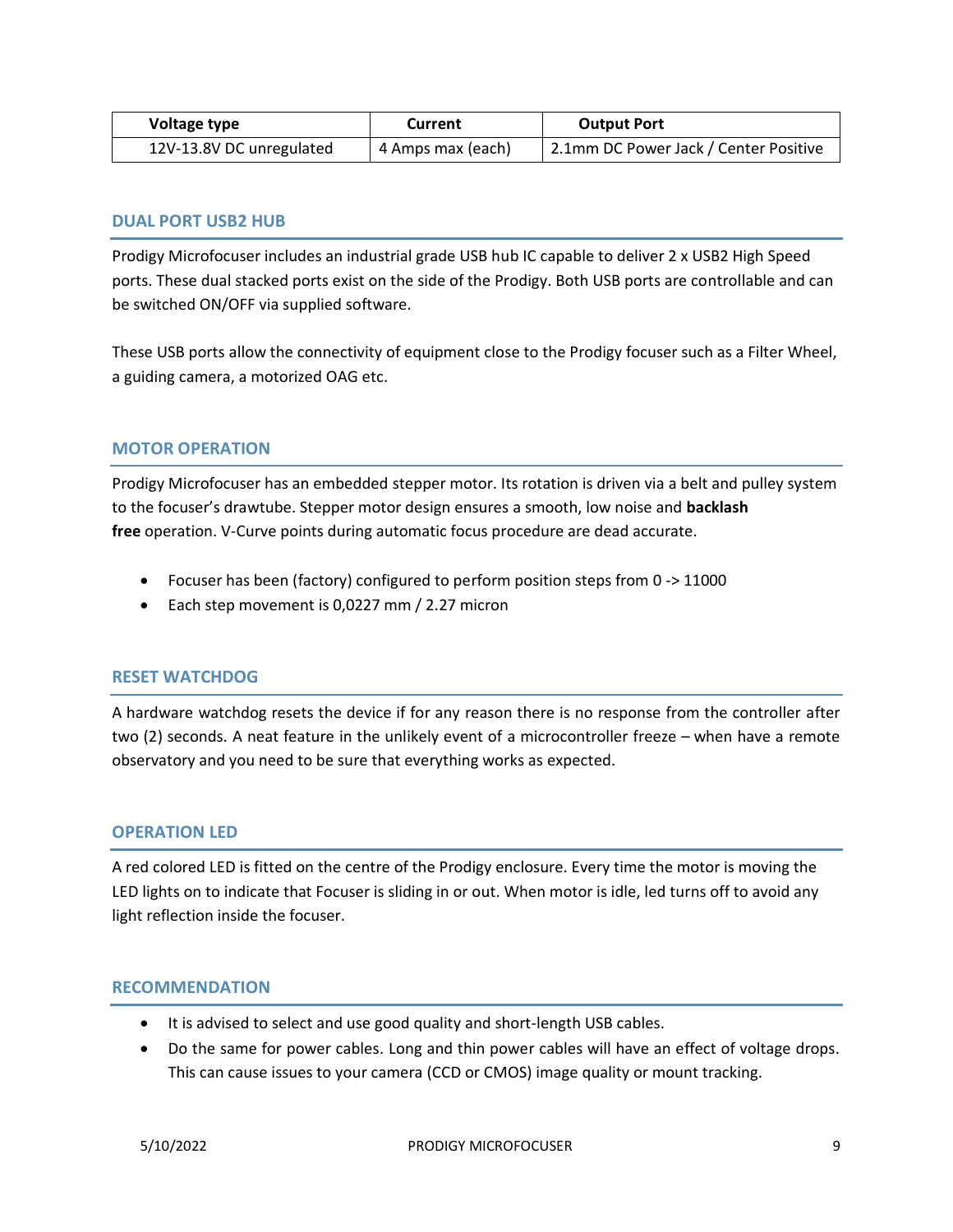- Make sure you use a good quality DC input socket with a thick power cable (1.5mm each pole). Verify there are no gaps that can cause power disconnect
- Do not loop USB or power cables. This might cause issues in communication.
- Pay extra attention of you are using a "step up voltage converter" in the DC input. You need at least 6 Amps to power all of your devices. (We don't recommend step up converters – buy a good battery or a check our certified 12V/10A power supply).

## **WARRANTY**

We provide 2-years warranty for this product. We will offer the repair service for free or replace the item for free if the unit does not work properly within the warranty period. After the warranty period, we will continue to provide repair support and service on a charged basis. This warranty does not apply to damage that occurred because of abuse or misuse, or damage caused by a fall, or any other accidental failures after purchase. The customer must pay for shipping when shipping the unit back for repair or replacement. If you get a faulty unit, please contact us as soon as possible through email: *support@pegasusastro.com*

Please describe the problem in detail, and we will do our best to solve the problem. Most instances are perceived problems which are caused by a bad driver install or software configuration.

| Supply Voltage                   | DC 11-14V / 1.5 Amps minimum current                                      |  |
|----------------------------------|---------------------------------------------------------------------------|--|
| <b>Motor Compatibility</b>       | Stepper Motor is inside the enclosure                                     |  |
| <b>Motor Output</b>              | None (Stepper Motor is in the enclosure)                                  |  |
| <b>Motor Specification</b>       | Bipolar stepper motor with internal pulleys / belt reduction system       |  |
| Motor Backlash                   | Zero (0) *Belt/pulley system ensures zero backlash                        |  |
| Drawtube retraction              | 25mm / 11000 steps                                                        |  |
| <b>USB Connectivity</b>          | USB 2.0 Type B plug                                                       |  |
| Power Outputs                    | 2 x 2.1mm DC Outputs / 4 Amps each / Switchable ON or OFF                 |  |
| <b>USB2 Outputs</b>              | 2 x USB2 Type B Outputs / 1Amps each / Switchable ON or OFF               |  |
| <b>Thermal Sensor Resolution</b> | 9-bit Celsius temperature measurements - External Sensor with stereo plug |  |
| Power Input Connector            | 2.1mm Centre Positive Socket / 10 Amps maximum current                    |  |
| <b>Dimensions</b>                | 115 mm x 176 mm x 80mm                                                    |  |
| Weight                           | 1470 grams                                                                |  |

#### **TECHNICAL SPECIFICATIONS**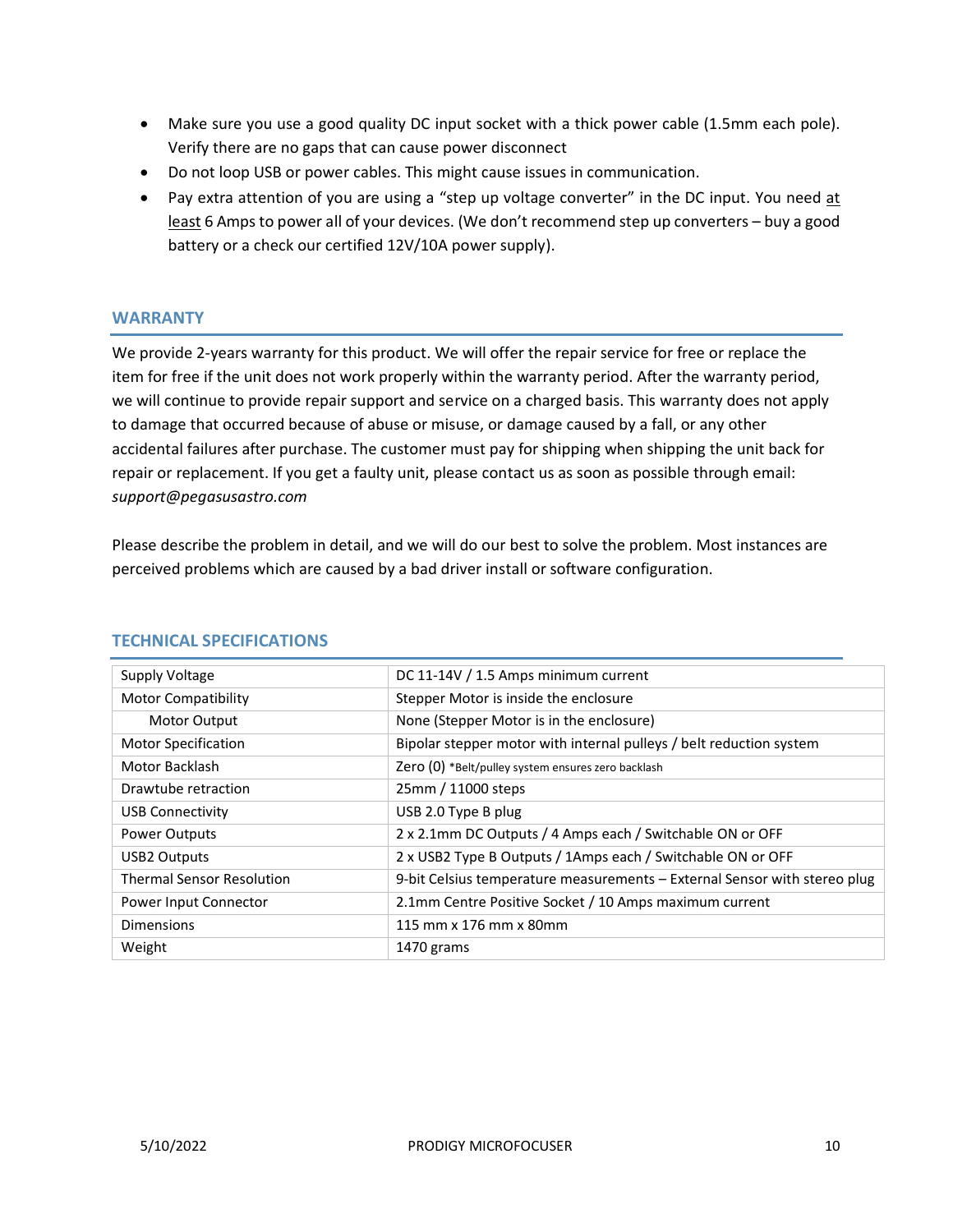#### **MAINTENANCE**

Prodigy focusers require very little maintenance. The focusers should be kept clean to prevent dust and dirt to accumulate on the tracks. If the tracks are found to be dirty, clean with a soft cloth. The focuser should not be subjected to temperatures > 80° C (176° F). This is the max temperature for the grease specification used.

The focuser is greased for lifetime. After years of intensive use, the lubricating grease may solidify. However, even solidified grease will not have any significant affect on the function of the system. Regreasing is recommended to the lead screw and the roller tracks on the pressure plate. You can fully retract the focuser's drawtube and access / re-lubricate the lead screw. Move the focuser in and out a couple of times after relubrication to apply grease to the full moving path of the lead screw.

The color anodizing of the focuser is as resistant to aging as possible using state-of-the-art methods of electro-plating. The color, nevertheless, may change slightly if it is exposed to UV-radiation for years.

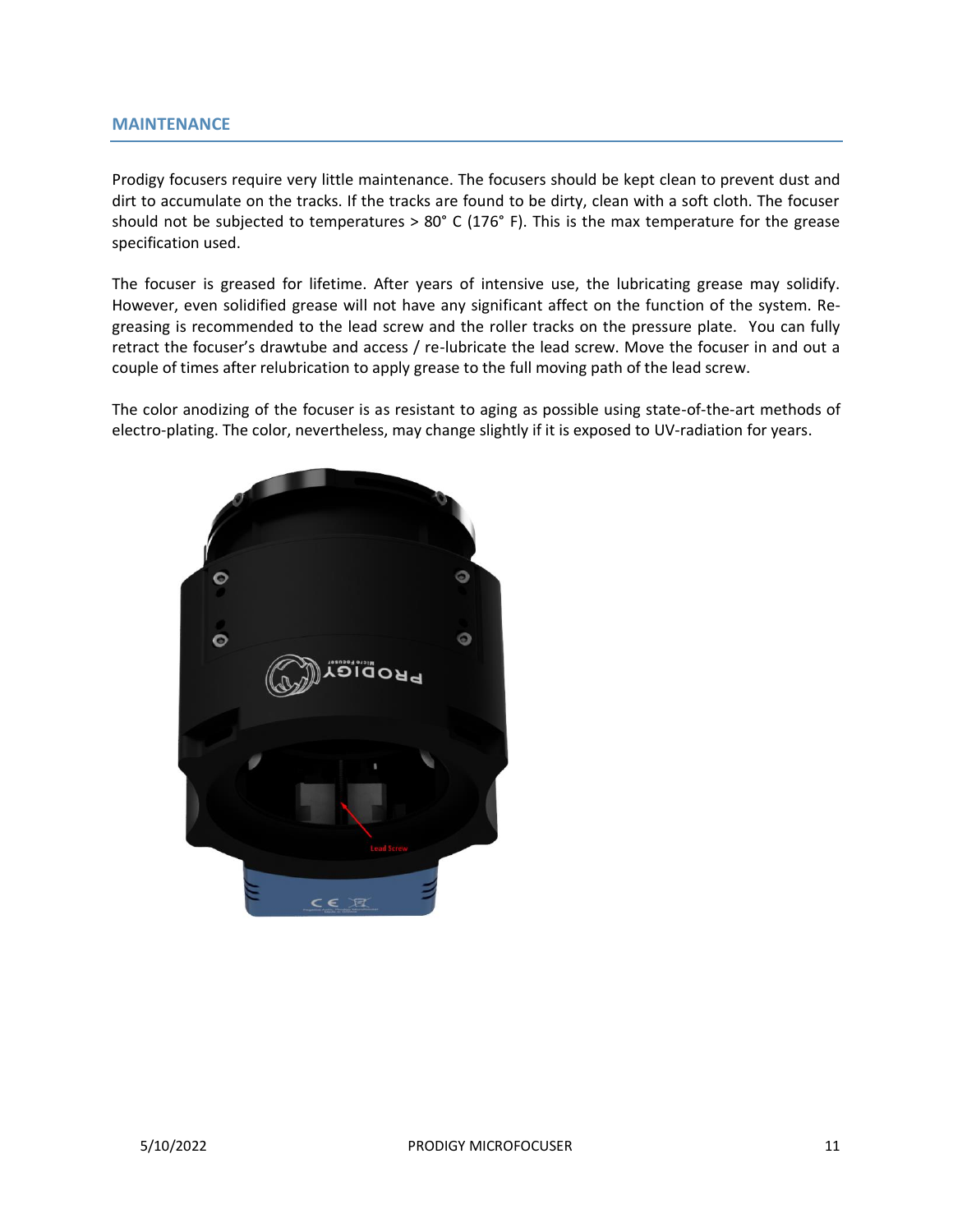# **DIMENSIONS DRAWING**



Please note that backfocus is 80mm (when drawtube is fully inside) without any telescope adapters. When you place a telescope adapter the total backfocus increases.